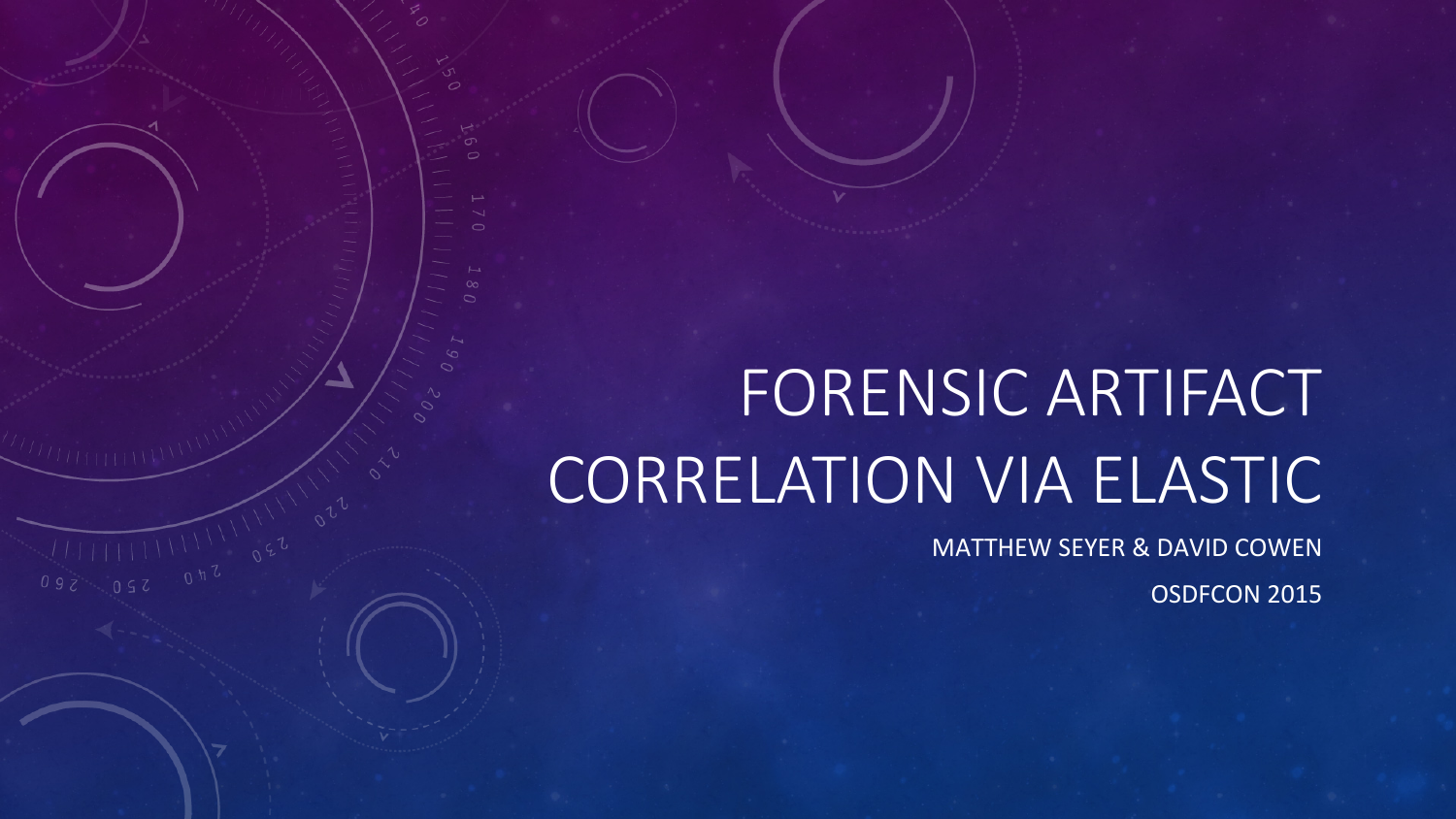#### PROCESS OVERVIEW

- Two step process... (but not the Texas two step)
- Step 1: Indexing Collecting Artifact Information
- Step 2: Correlating Connecting the dots to see the big picture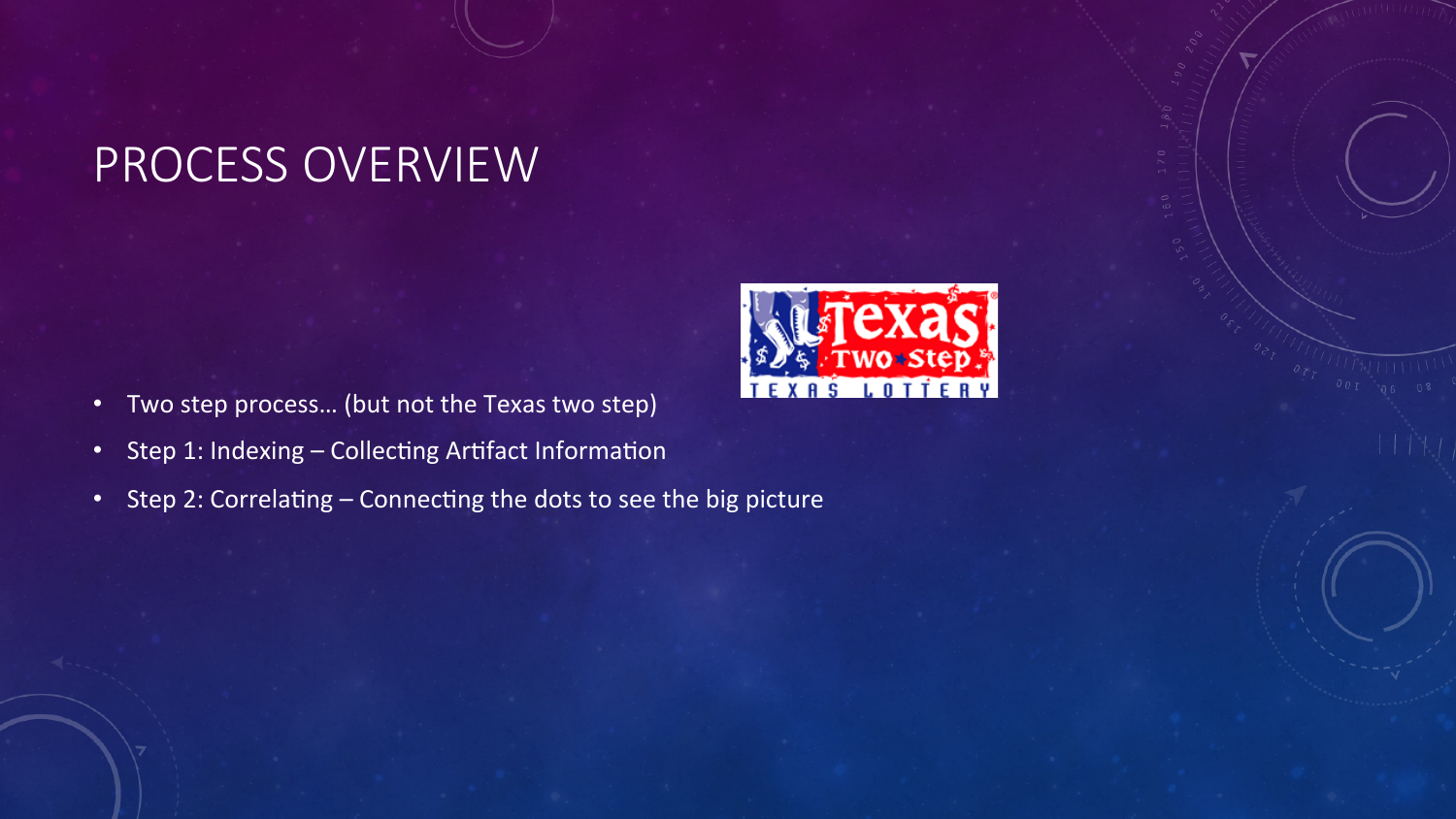#### THE ISSUES

- No one tool does it all
- Wide variety of specific tools for the job
- Each tool can have multiple output types and multiple formats for each type (txt[csv,tsv], json, xml)
- No way to link the multitude of reports together for the overall picture
- Why? Large variety of tools for large variety of artifacts...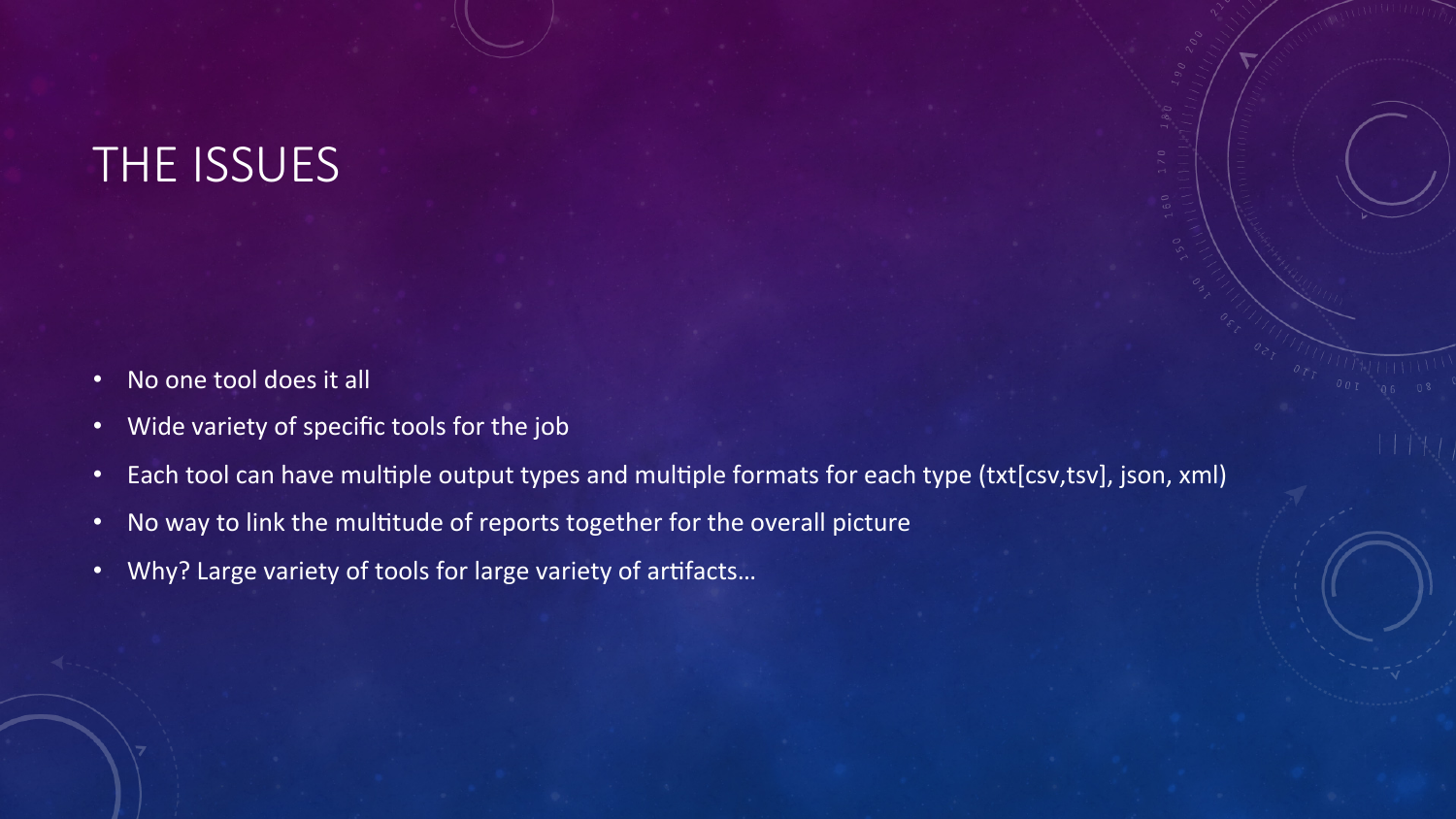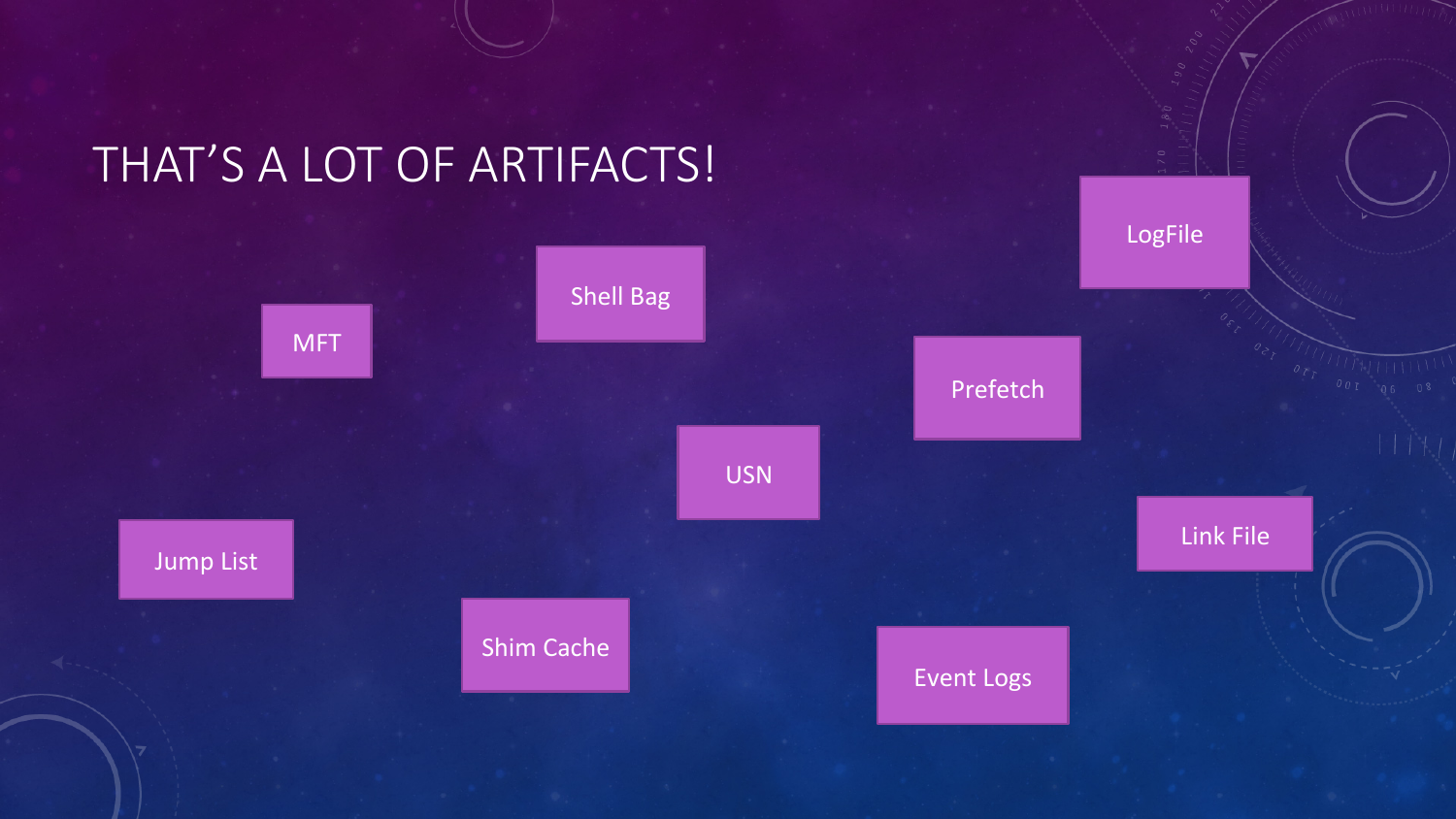#### THAT'S A LOT OF CORRELATION!

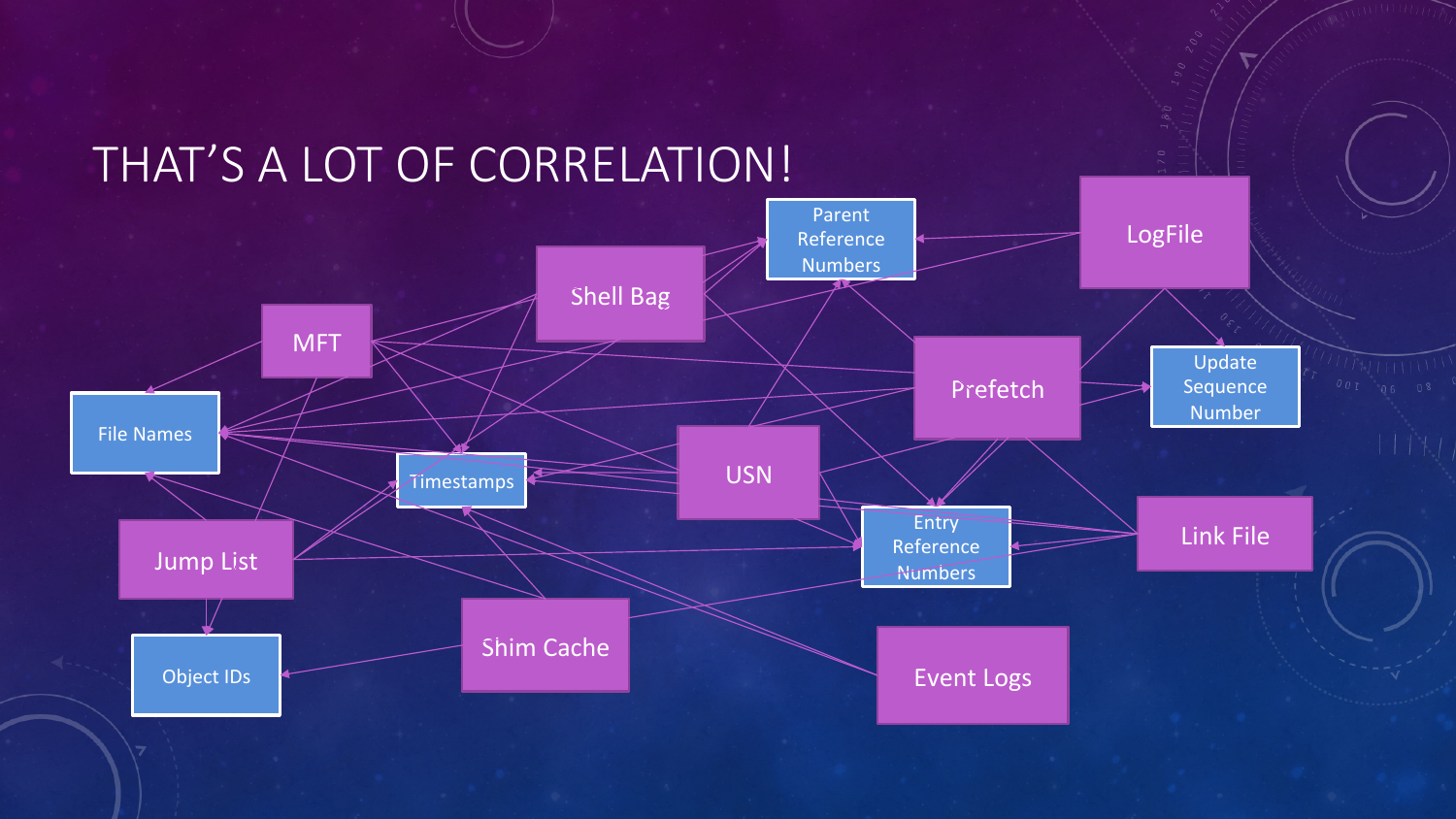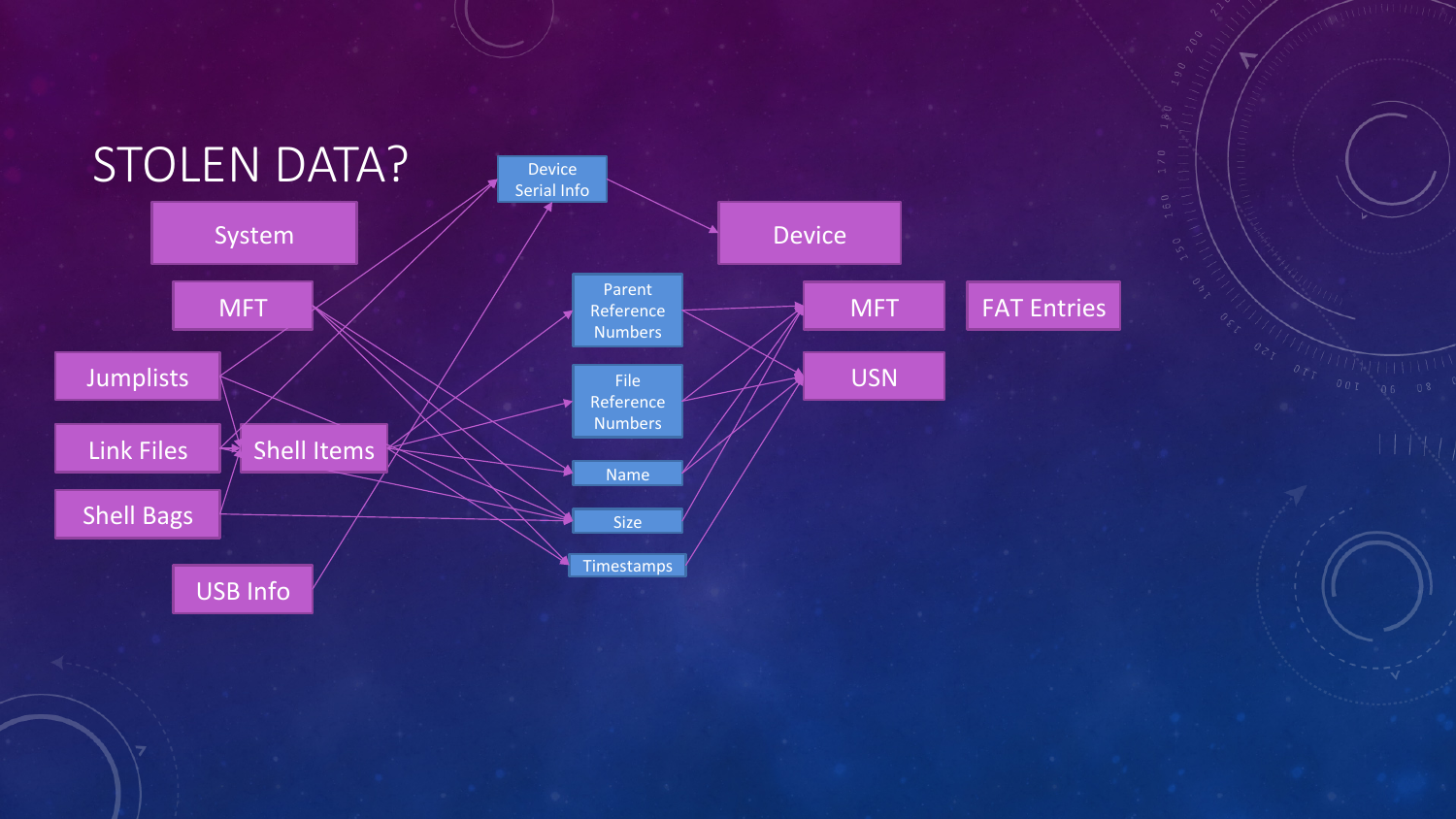#### WHY ELASTIC?

#### • Pros:

- Easy to use
- Extremely fast retrieving data
- Scales easily
- Has a nice Kibana interface
- No need to predefine fields or column types
- Cons:
	- Does not handle relational data (artifact correlation = relational)
	- Not many interfaces for viewing data (No SQLite type browsers)
	- Only has Kibana





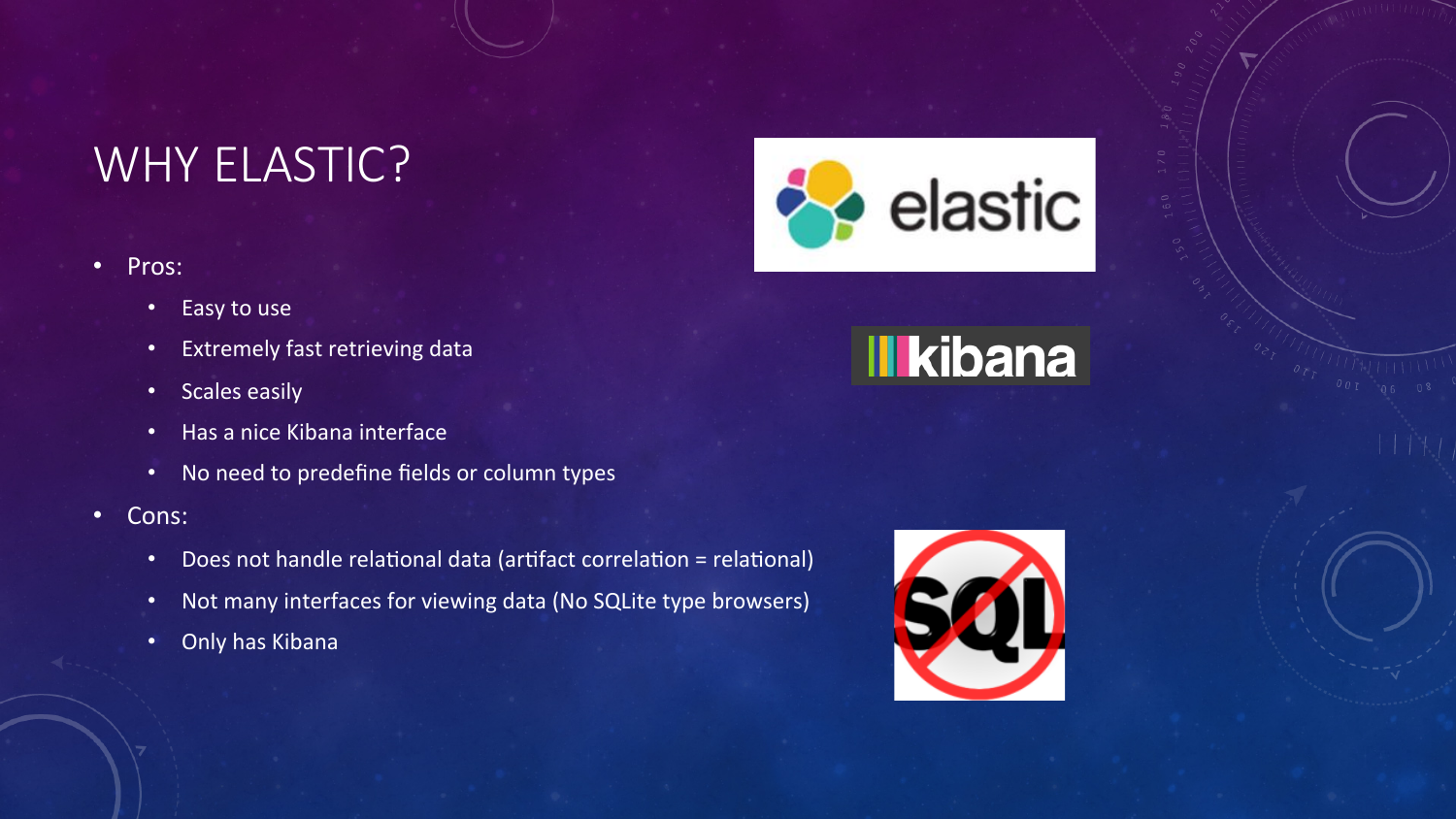#### WHY NOT KIBANA

- Kibana is timestamp driven (Great for log analysis)
- Kibana is not dynamic enough to deal with needs of forensics
- What is needed?
- Dynamic Interface
	- User can configure "Artifacts" via mappings and json
- Defined Correlations
	- User specifies what "Correlates" Artifacts based on normalized data stored in Elastic Search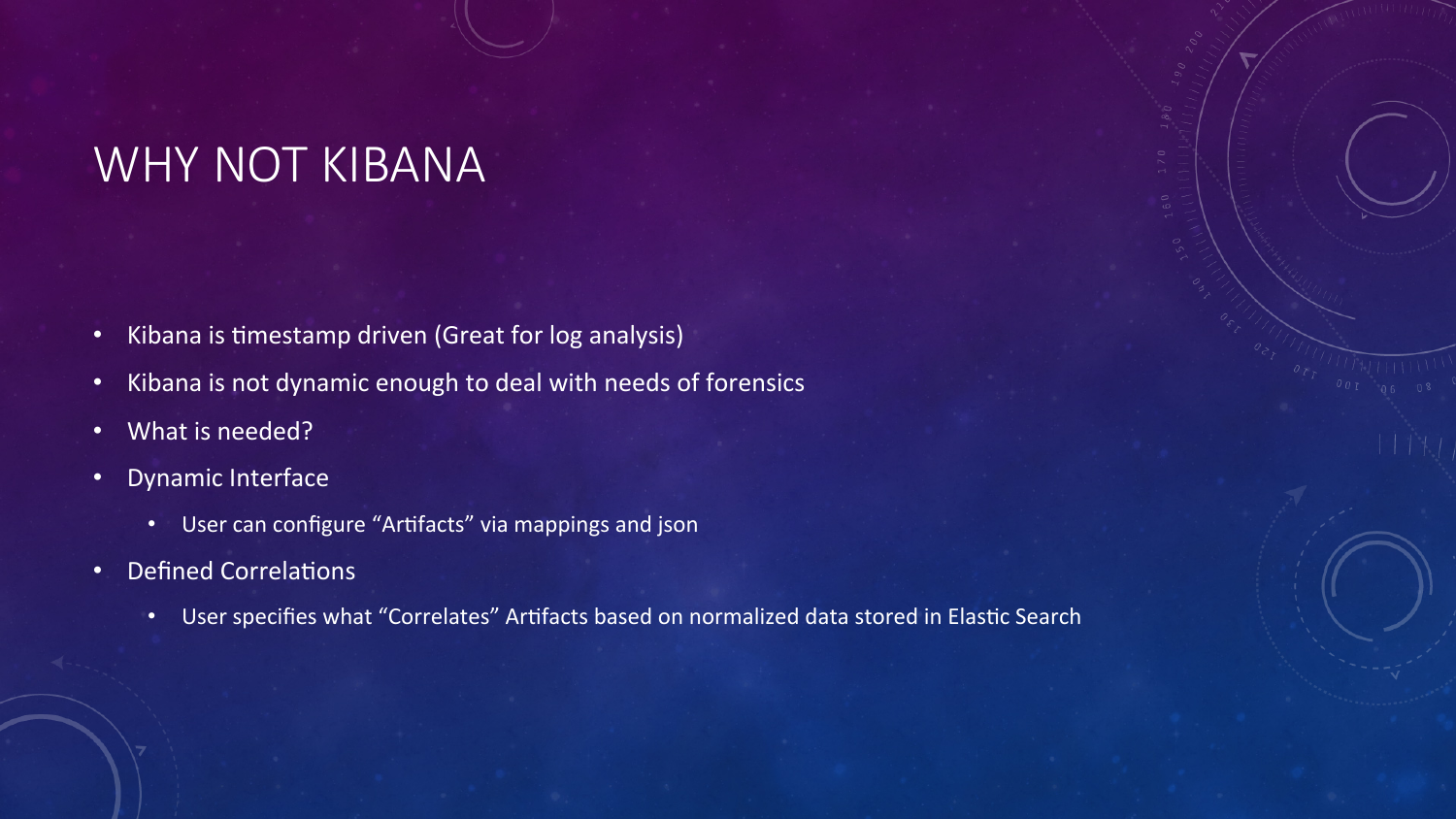#### STEP 1: NORMALIZING YOUR TOOL OUTPUT

- You have multiple tools
- Each tool can name fields differently
- Most tools support some type of csv/tsv output
- Using ElasticHandler we can remap columns
- Normalizing field types and names for inter-report correlation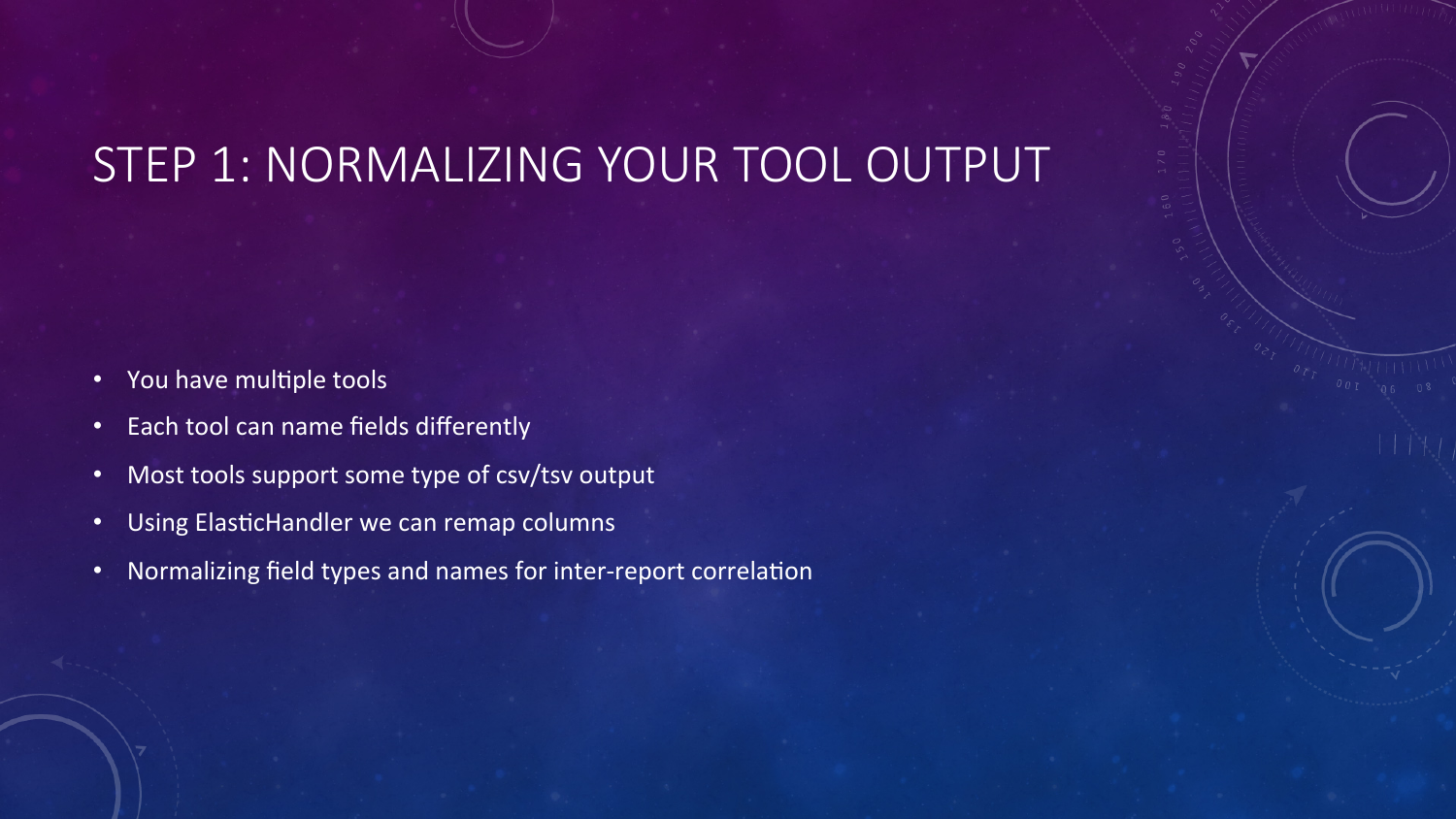#### EXAMPLE JSON –TZWORKS JUMPLIST PARSER

"delimiter":"|", "start line":"7", "type":"tz linkstruct", "map file": "etc\\tz linkstruct.mapping", "columns": [ "Source Location", "Source Type", "AppId", "MRU MFU", "Stream", "MRU Datetime UTC", "File Modify Datetime UTC", "File Access Datetime UTC", "File Create Datetime UTC", "Target Modify Datetime UTC", "Target Access Datetime UTC", "Target Create Datetime UTC", "ObjID Datetime UTC", "Target Attrik", "Inode", "Sea", "File Size", "Target Name", "Idlist Extra Info", "Volume Type", "Volume Serial", "Volume Label", "Local Path", "Common Path", "Network and Device Info", "Extra Info", "Netbios Name", "Volume Id", "Object Id", "MAC Addr"

```
"add_columns":{
    "EntryNames": {
         "type": "get from path",
         "options":{
              "\text{sep}":"\setminus"
         \mathcal{L}"source": [
              "{Local Path}",
              "{Target Name}",
              "{Common Path}"
    \mathcal{L}"FileName":{
         "type":"get filename",
         "options":{
              "sep":"\setminus"
         \mathcal{L}"source": [
              "{Local Path}",
              "{Target Name}",
              "{Common Path}"
    Υ,
    "EntryReferences":{
         "type": "append",
         "source": [
              "{Inode}-{Sec}
```
λ, "sub record columns": [ "Extra Info"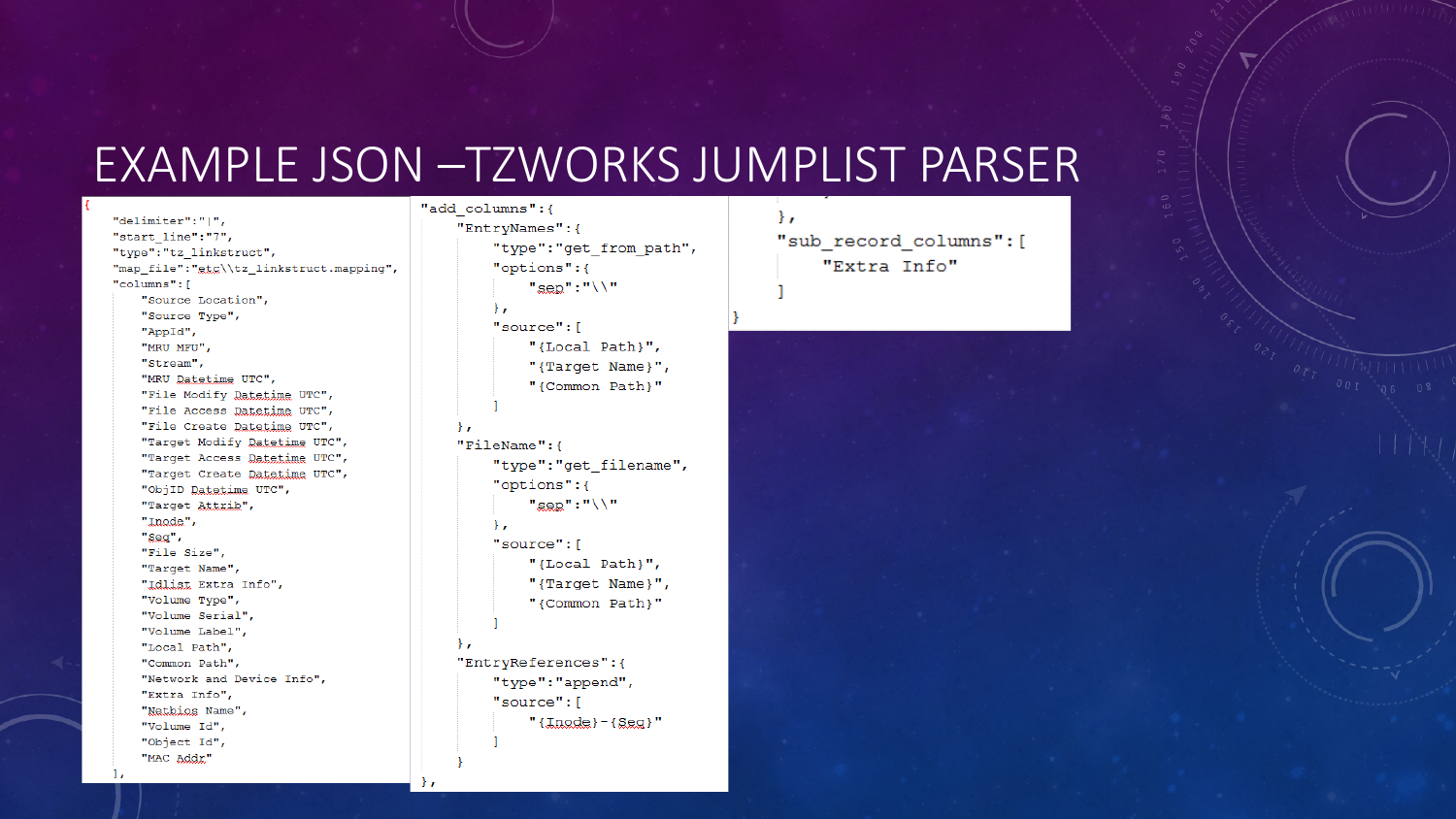#### EXAMPLE MAPPING

| "mappings": {                                                                      | "type": "string",                       |
|------------------------------------------------------------------------------------|-----------------------------------------|
| "tz_linkstruct": {                                                                 | "index": "not_analyzed"                 |
| "properties": {                                                                    | Ъ.                                      |
| "index_timestamp":{                                                                | "Source Location": {                    |
| "type": "date",                                                                    | "type": "string",                       |
| "format": "MM/dd/yxyy HH:mm:ss.SSSSSS  MM/dd/yxyy HH:mm:ss  yxyy-MM-dd HH:mm:ss'}, | "index": "not_analyzed"                 |
|                                                                                    |                                         |
| $\mathbf{r}$                                                                       | "Source Type": {                        |
| "FileRef":{                                                                        | "type": "string",                       |
| "type": "string",                                                                  | "index": "not_analyzed"                 |
| "index": "not_analyzed"                                                            | Ъ.                                      |
| $\mathcal{F}$                                                                      | "AppId": {                              |
| "FileName":{                                                                       | "type": "string",                       |
| "type": "string",                                                                  | "index": "not_analyzed"                 |
| "index": "not_analyzed"                                                            | $\mathbf{r}$                            |
| $\mathbf{r}$                                                                       | "MRU MFU": {                            |
| "FileExt":{                                                                        | "type": "string",                       |
| "type": "string",                                                                  | "index": "not_analyzed"                 |
|                                                                                    | $\mathbf{F}$                            |
| "index": "not_analyzed"                                                            | "Stream": {                             |
| λ,                                                                                 | "type": "string",                       |
| "EntryNames": {                                                                    | "index": " $not\_analyzed"$             |
| "type": "string",                                                                  | Ъ.                                      |
| "index": "not_analyzed"                                                            | "MRU Datetime UTC": {                   |
| Ъ,                                                                                 | "type": "date",                         |
| "EntryReferences": {                                                               | "format": "MM/dd/yyyy HH:mm:ss.SSS  MM/ |
| "type": "string",                                                                  | Ъ.                                      |
| "index": "not_analyzed"                                                            | "File Modify Datetime UTC": {           |
| $\mathcal{F}$                                                                      | "type": "date",                         |
| "FullFileName": {                                                                  | "format": "MM/dd/xxxx HH:mm:ss.SSS  MM/ |
| "type": "string",                                                                  | Ъ.                                      |
|                                                                                    | "File Access Datetime UTC": {           |
| "index": "not_analyzed"                                                            | "type": "date",                         |
| $\mathbf{F}$                                                                       | "format": "MM/dd/xxxx HH:mm:ss.SSS  MM/ |
| "BaseFileName": {                                                                  | Ъ.                                      |
| "type": "string",                                                                  |                                         |
| "index": "not_analyzed"                                                            |                                         |
| Ъ,                                                                                 |                                         |
| "ParentName": {                                                                    |                                         |
| "type": "string",                                                                  |                                         |
| "index": "not_analyzed"                                                            |                                         |
| λ,                                                                                 |                                         |
|                                                                                    |                                         |

#### "PointerLocation": {

```
"dd/xxxx HH:mm:ss"
"gd/yyyy HH:mm:ss"
"sa'xxxx HH:mm:sa
```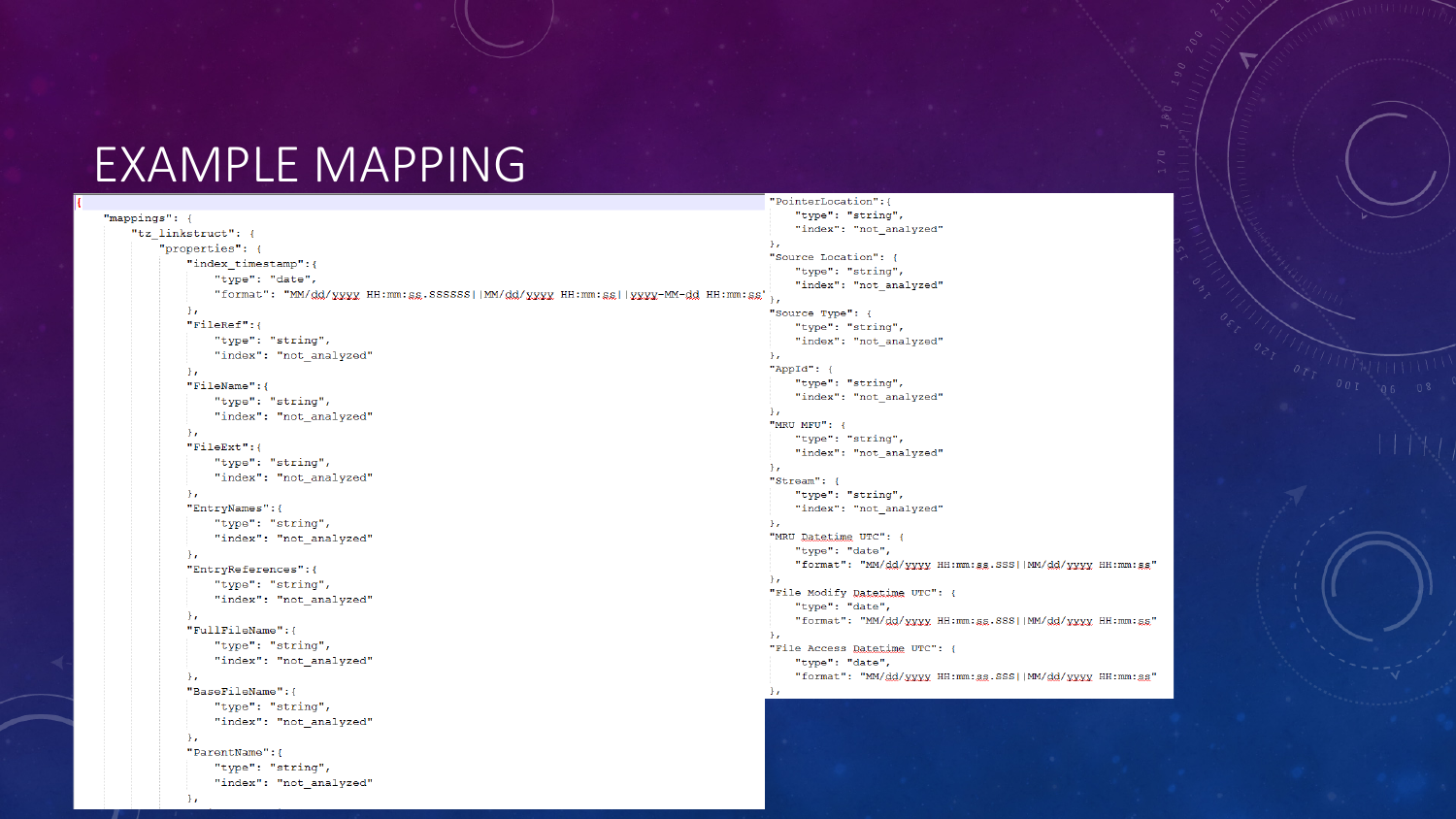## DEMO

- Running ElasticHandler
- Source code review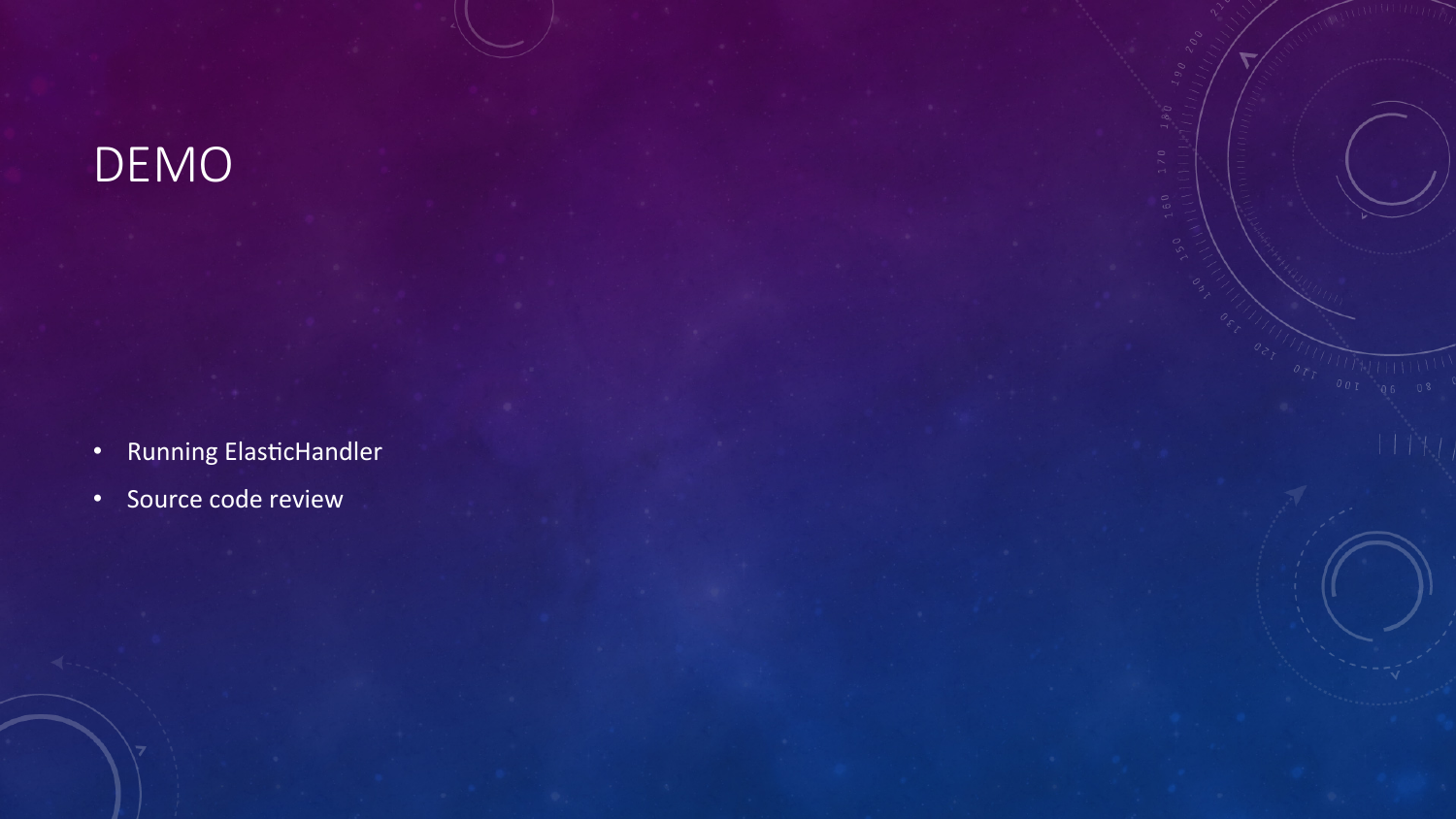#### CORRELATING OUTSIDE ELASTIC

- Normalizing value names allow correlation
- Elastic can map and sort
- Elastic cannot make relational queries
- We can make our correlations using ES data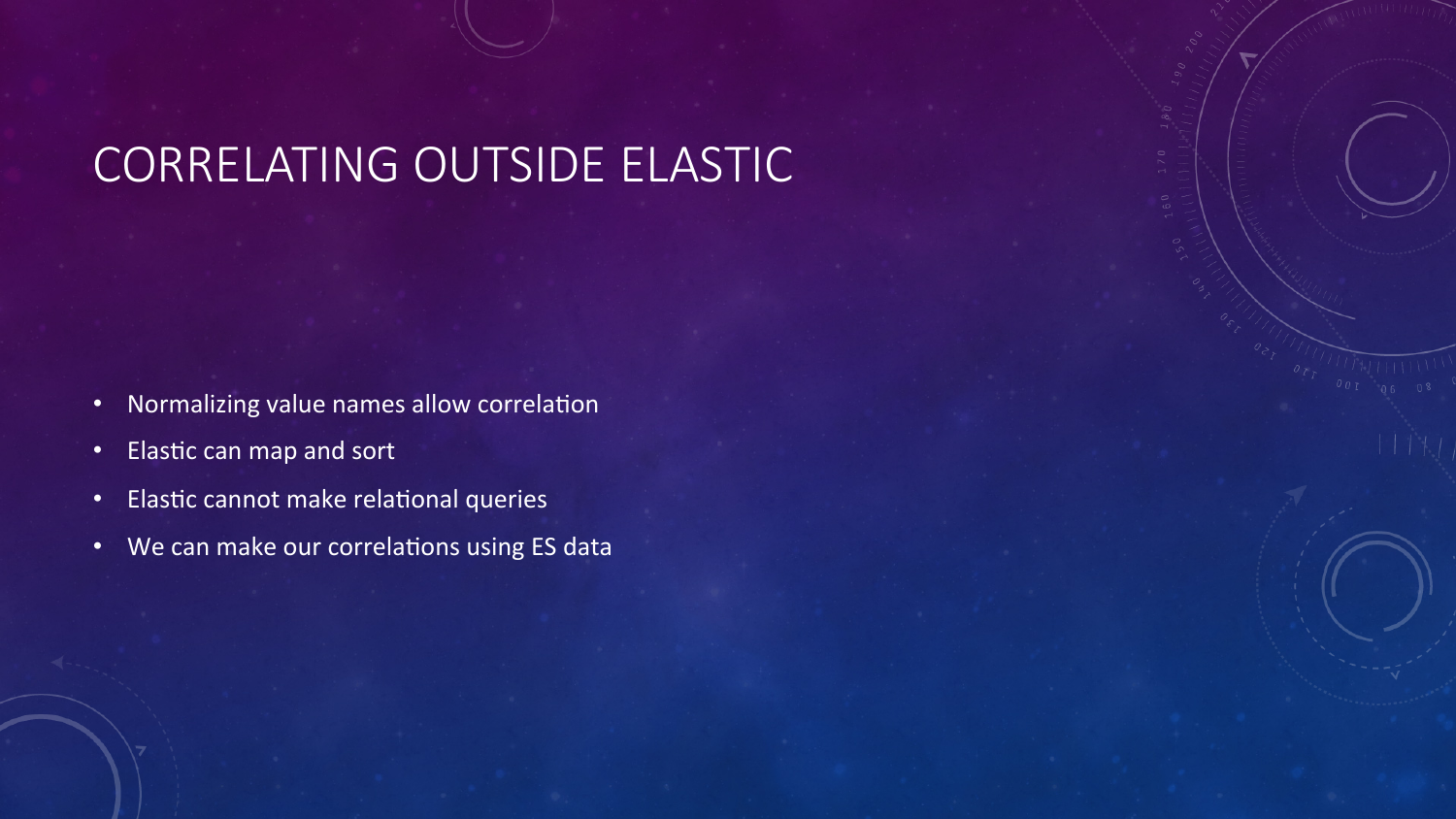#### CUSTOM CORRELATIONS

- Define your relations
- Parse your reports
- Learn your query syntax
- Build your output
- Automate the boring parts of the job!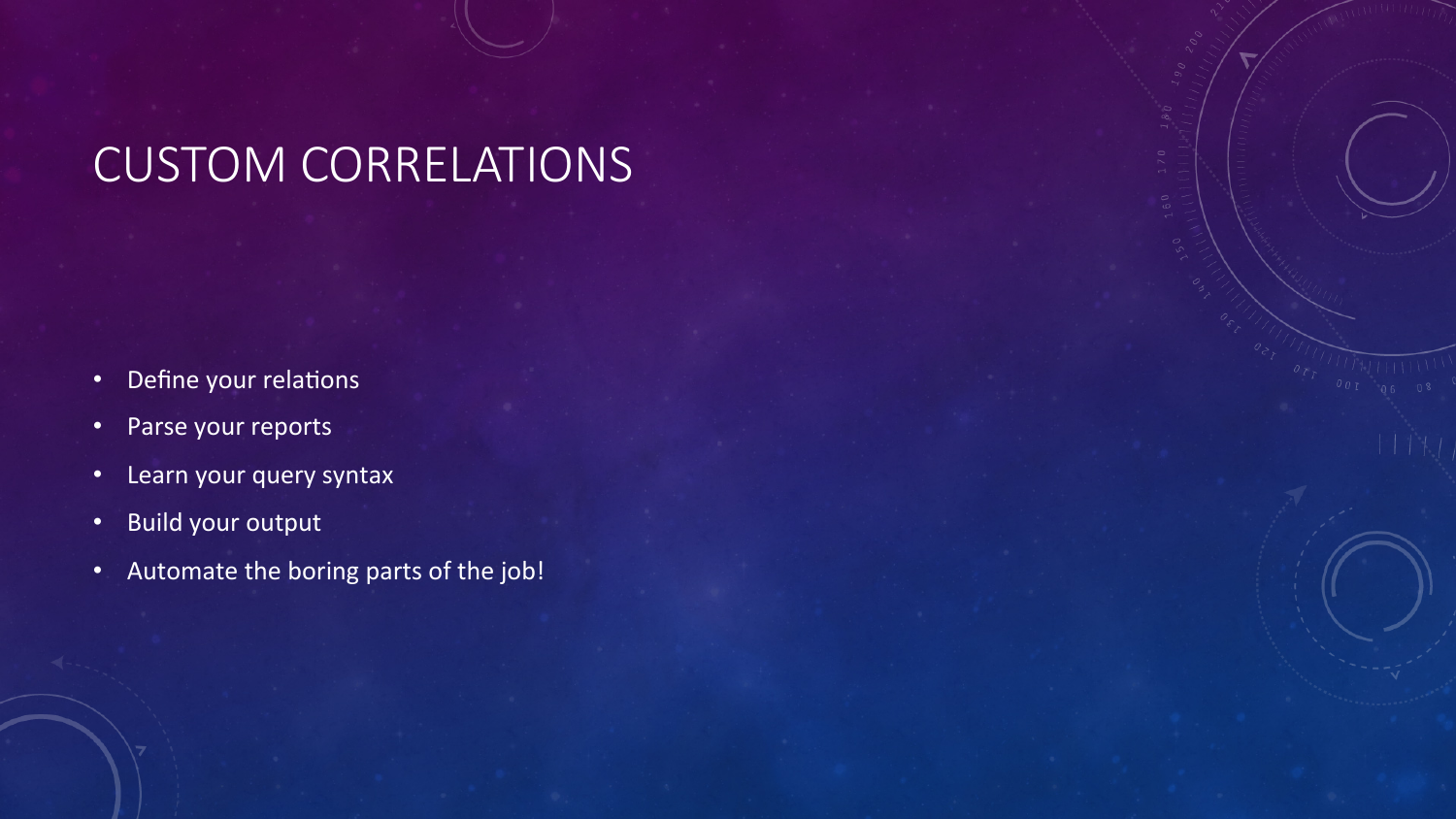#### DEMO

- An example python script that builds a spreadsheet of data known taken to USB devices
- Saves hours of work
- Short code review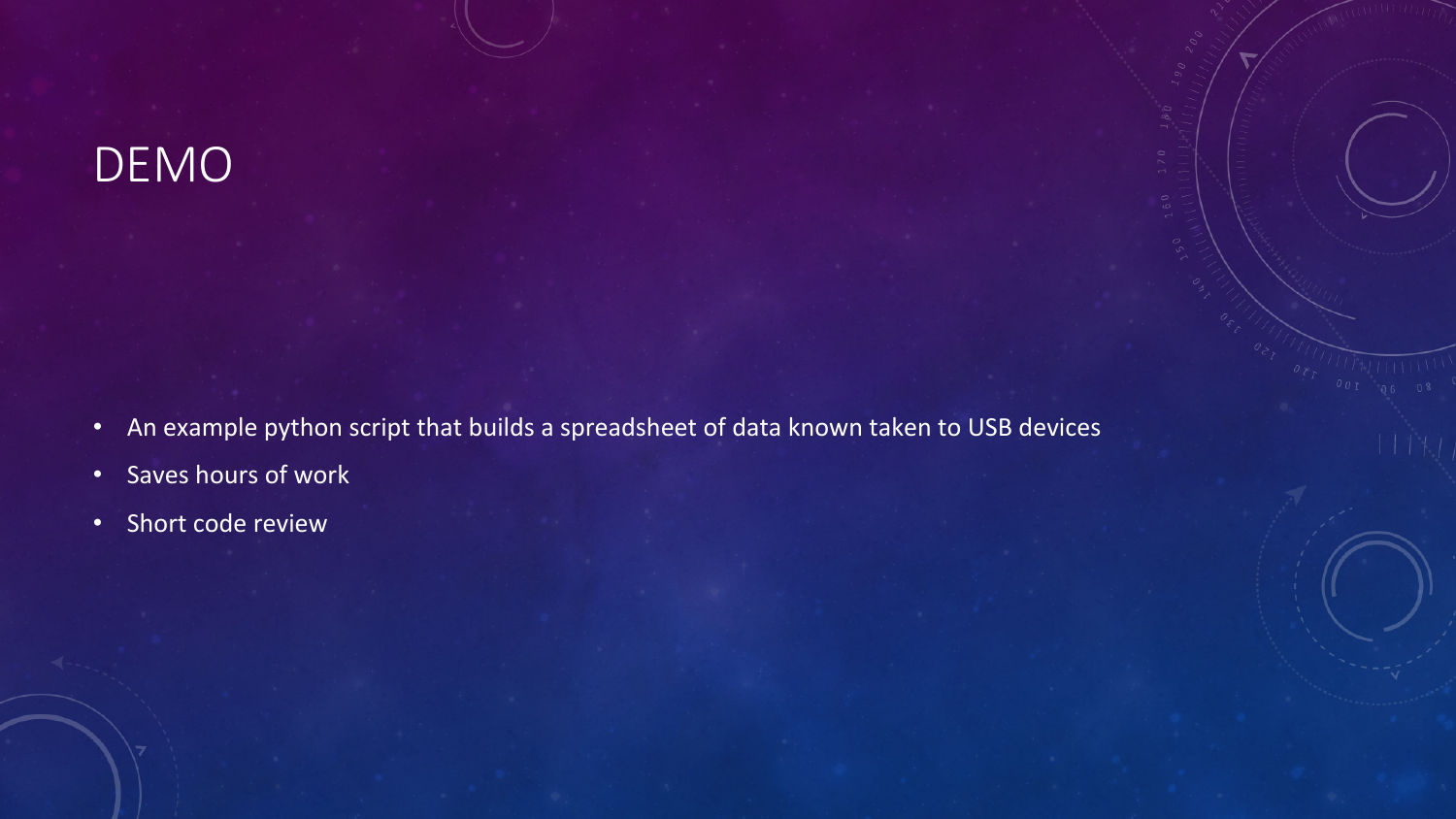#### EXAMPLE REPORT

|                                                                                              | 日<br>↽<br>$=$                                                                                                                                                                                    |                                                          |                                 | output.xlsx - Excel                                                                               |                                                                                                                                | ▭<br>困<br>$\pmb{\times}$                                                                                                                           |  |  |
|----------------------------------------------------------------------------------------------|--------------------------------------------------------------------------------------------------------------------------------------------------------------------------------------------------|----------------------------------------------------------|---------------------------------|---------------------------------------------------------------------------------------------------|--------------------------------------------------------------------------------------------------------------------------------|----------------------------------------------------------------------------------------------------------------------------------------------------|--|--|
|                                                                                              | File<br>Home<br>Page Layout<br>Insert<br>Formulas                                                                                                                                                | Data<br>Review                                           | View                            | Q Tell me what you want to do                                                                     |                                                                                                                                | Q Share<br>david cowen                                                                                                                             |  |  |
| ركب<br>Paste                                                                                 | ಕ<br>Calibri<br>$-11$<br>$\overline{A}$<br>Ee -<br>$\frac{100}{100}$<br>$\sqcup$<br>B I<br>$\overline{\phantom{a}}$<br>$\mathbf{v}$<br>Clipboard 5<br>Font<br>$\overline{\mathbb{F}_\mathbb{R}}$ | $\rightarrow \equiv$<br>Alignment                        | 导 Wrap Text<br>国 Merge & Center | General<br>$\frac{60}{100}$<br>$s -$<br>%<br>$\overline{z}$<br>$\overline{\Gamma_{2d}}$<br>Number | Cell<br>Conditional Format as<br>$\frac{100}{20}$<br>Formatting ~<br>Table ~<br>Styles -<br>Styles<br>$\overline{\Gamma_{2d}}$ | 器 Insert *<br>∑ -<br>$A_{\nabla}$<br>$\overline{\Psi}$ -<br><b>EX</b> Delete<br>Sort & Find &<br>Format ~<br>Filter ~ Select ~<br>Cells<br>Editing |  |  |
| $\overline{\phantom{a}}$<br>$\times$<br>fx<br>10/18/2013 18:33:24.993<br>$\checkmark$<br>A10 |                                                                                                                                                                                                  |                                                          |                                 |                                                                                                   |                                                                                                                                |                                                                                                                                                    |  |  |
|                                                                                              | A                                                                                                                                                                                                | B                                                        | C.                              | D                                                                                                 | E                                                                                                                              | ≖                                                                                                                                                  |  |  |
| 1                                                                                            | Listing of USB Storage devices plugged into system                                                                                                                                               |                                                          |                                 |                                                                                                   |                                                                                                                                |                                                                                                                                                    |  |  |
| $\overline{2}$                                                                               | Disk Dev Date UTC                                                                                                                                                                                | $\blacktriangleright$ Volume Label $\blacktriangleright$ | $Rev =$                         | <b>Install Date UTC</b>                                                                           | $\overline{\phantom{a}}$ Other<br>$\mathbf{v}$ Source                                                                          |                                                                                                                                                    |  |  |
| $\mathbf{B}$                                                                                 | None                                                                                                                                                                                             | None                                                     | #1.00                           | <b>None</b>                                                                                       | report examples\tz usp.txt                                                                                                     | [DEVPKEY Install: 09/23/2013 19:14:29.293 UTC];                                                                                                    |  |  |
| 4                                                                                            | None                                                                                                                                                                                             | <b>None</b>                                              | <b>None</b>                     | <b>None</b>                                                                                       | report examples\tz usp.txt                                                                                                     | [DEVPKEY Install: 09/23/2013 19:14:45.157 UTC];                                                                                                    |  |  |
| 5                                                                                            | 10/13/2013 09:03:25.259                                                                                                                                                                          | 921f-9c83                                                | <b>None</b>                     | #1.00                                                                                             | 10/13/2013 05:03:25.431                                                                                                        | report examples\tz usp.txt                                                                                                                         |  |  |
| 6                                                                                            | None                                                                                                                                                                                             | <b>None</b>                                              | <b>None</b>                     | 10/17/2013 12:44:13.249                                                                           | report examples\tz usp.txt                                                                                                     | [DEVPKEY Install: 10/17/2013 16:44:24.101 UTC];                                                                                                    |  |  |
| $\overline{7}$                                                                               | None                                                                                                                                                                                             | <b>None</b>                                              | None                            | 10/17/2013 21:34:33.584                                                                           | report examples\tz usp.txt                                                                                                     | [DEVPKEY Install: 10/18/2013 02:09:11.780 UTC];                                                                                                    |  |  |
| 8                                                                                            | 10/17/2013 19:28:33.543                                                                                                                                                                          | 440f-17ad                                                | None                            | #1100                                                                                             | 10/17/2013 15:28:34.259                                                                                                        | report examples\tz usp.txt                                                                                                                         |  |  |
| 9                                                                                            | 10/18/2013 18:32:18.794                                                                                                                                                                          | None                                                     | #1.04                           | None                                                                                              |                                                                                                                                | report_examples\tz_usp.txt  [DEVPKEY Install: 10/18/2013 18:32:18.726 UTC];                                                                        |  |  |
| 10 <sup>°</sup>                                                                              | 10/18/2013 18:33:24.993                                                                                                                                                                          | dc99-0719                                                | None                            | #8.07                                                                                             | 10/18/2013 14:33:25.088                                                                                                        | report examples\tz usp.txt                                                                                                                         |  |  |
|                                                                                              | 11 None                                                                                                                                                                                          | None                                                     | None                            | 10/19/2013 15:40:14.532                                                                           |                                                                                                                                | report examples\tz usp.txt [DEVPKEY Install: 10/19/2013 19:40:14.802 UTC];                                                                         |  |  |
|                                                                                              | 12 None                                                                                                                                                                                          | <b>None</b>                                              | <b>None</b>                     | 10/19/2013 15:40:14.501                                                                           | report examples\tz usp.txt                                                                                                     | [DEVPKEY Install: 10/19/2013 19:40:14.989 UTC];                                                                                                    |  |  |
|                                                                                              | 13 None                                                                                                                                                                                          | None                                                     | <b>None</b>                     | <b>None</b>                                                                                       | report examples\tz usp.txt                                                                                                     | [DEVPKEY Install: 10/21/2013 17:31:47.244 UTC];                                                                                                    |  |  |
|                                                                                              | 14 None                                                                                                                                                                                          | None                                                     | None                            | <b>None</b>                                                                                       |                                                                                                                                | report examples\tz usp.txt [DEVPKEY Install: 10/21/2013 17:31:54.332 UTC];                                                                         |  |  |
|                                                                                              | 15 10/17/2013 21:06:15.797                                                                                                                                                                       | 944e-9b06                                                | None                            | #2.10                                                                                             | 10/17/2013 17:06:15.883                                                                                                        | report examples\tz usp.txt                                                                                                                         |  |  |
|                                                                                              | 16 10/21/2013 18:46:16.396                                                                                                                                                                       | 39c7-1beb                                                | None                            | #1100                                                                                             | 10/21/2013 14:46:16.603                                                                                                        | report examples\tz usp.txt                                                                                                                         |  |  |
|                                                                                              | 17 None                                                                                                                                                                                          | None                                                     | None                            | None                                                                                              | report_examples\tz_usp.txt                                                                                                     | [DEVPKEY Install: 10/19/2013 19:40:14.423 UTC];                                                                                                    |  |  |
|                                                                                              | 18 None                                                                                                                                                                                          | None                                                     | None                            |                                                                                                   |                                                                                                                                | 10/19/2013 15:40:14.786 report examples\tz usp.txt [DEVPKEY Install: 10/19/2013 19:40:18.757 UTC];                                                 |  |  |
|                                                                                              | 19 None                                                                                                                                                                                          | None                                                     | None                            | <b>None</b>                                                                                       |                                                                                                                                | report examples\tz usp.txt [DEVPKEY Install: 09/23/2013 19:14:30.021 UTC];                                                                         |  |  |
|                                                                                              | 20 None                                                                                                                                                                                          | <b>None</b>                                              | <b>None</b>                     | <b>None</b>                                                                                       |                                                                                                                                | report examples\tz usp.txt [DEVPKEY Install: 09/23/2013 19:14:28.394 UTC];                                                                         |  |  |
|                                                                                              | 21 None                                                                                                                                                                                          | <b>None</b>                                              | <b>None</b>                     | None                                                                                              |                                                                                                                                | report_examples\tz_usp.txt  [DEVPKEY Install: 09/23/2013 19:14:30.958 UTC];                                                                        |  |  |
|                                                                                              | 22 None                                                                                                                                                                                          | None                                                     | <b>None</b>                     | <b>None</b>                                                                                       | report examples\tz usp.txt                                                                                                     | [DEVPKEY Install: 09/23/2013 19:14:39.088 UTC];                                                                                                    |  |  |
|                                                                                              | 23 None                                                                                                                                                                                          | None                                                     | None                            | None                                                                                              | report examples\tz usp.txt                                                                                                     | [DEVPKEY Install: 09/23/2013 19:14:29.340 UTC];                                                                                                    |  |  |
|                                                                                              | 24 None                                                                                                                                                                                          | None                                                     | None                            | None                                                                                              |                                                                                                                                | report examples\tz usp.txt [DEVPKEY Install: 09/23/2013 19:14:31.005 UTC];                                                                         |  |  |
|                                                                                              | 25 None                                                                                                                                                                                          | None                                                     | None                            | <b>None</b>                                                                                       |                                                                                                                                | report examples\tz usp.txt [DEVPKEY Install: 09/23/2013 19:14:29.355 UTC];                                                                         |  |  |
|                                                                                              | 26 None                                                                                                                                                                                          | None                                                     | None                            | None                                                                                              |                                                                                                                                | report examples\tz usp.txt [DEVPKEY Install: 10/13/2013 09:36:09.902 UTC];                                                                         |  |  |
| <u>.</u>                                                                                     | <b>USB Devices</b><br>7e58-aab0<br>39c7-1beb<br>×                                                                                                                                                | 440f-17ad                                                | 74ee-2d73                       | f6bc-38a8<br>$\sim$ $\sim$                                                                        | $\oplus$<br>$\left  \cdot \right $                                                                                             | $\rightarrow$                                                                                                                                      |  |  |